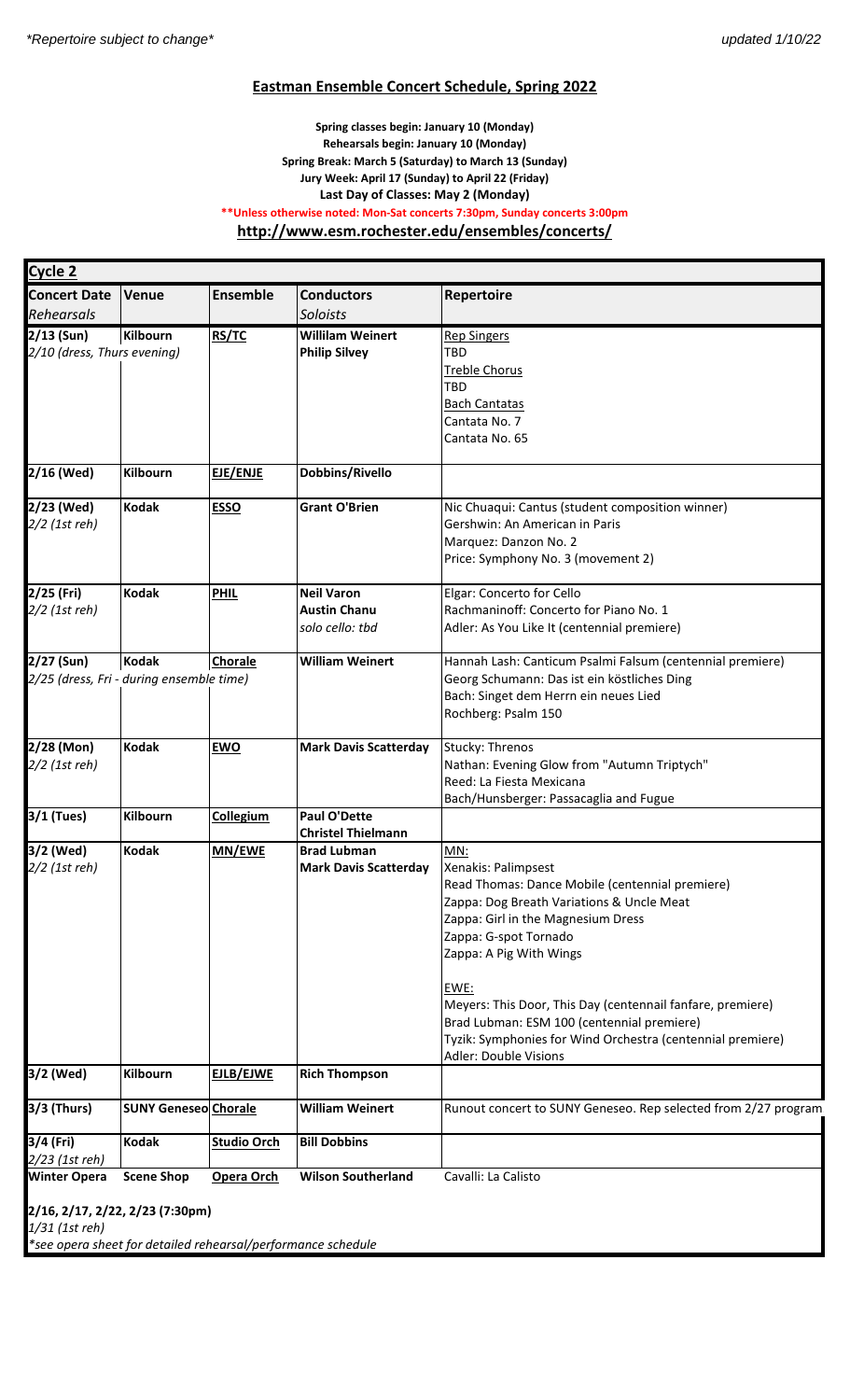# **Eastman Ensemble Concert Schedule Spring 2022**

#### **Spring classes begin: January 10 (Monday) Rehearsals begin: January 10 (Monday) Spring Break: March 5 (Saturday) to March 13 (Sunday) Jury Week: April 17 (Sunday) to April 22 (Friday) Last Day of Classes: May 2 (Monday) \*\*Unless otherwise noted: Mon-Sat concerts 7:30pm, Sunday concerts 3:00pm**

## **http://www.esm.rochester.edu/ensembles/concerts/**

| Cycle 3                                          |                    |                      |                              |                                                                                                                                 |  |
|--------------------------------------------------|--------------------|----------------------|------------------------------|---------------------------------------------------------------------------------------------------------------------------------|--|
| <b>Concert Date</b>                              | <b>Venue</b>       | <b>Ensemble</b>      | <b>Conductors</b>            | Repertoire                                                                                                                      |  |
| Rehearsals                                       |                    |                      | <b>Soloists</b>              |                                                                                                                                 |  |
| 3/19 (Sat)                                       | <b>RWR</b>         | <b>EJWE</b>          |                              |                                                                                                                                 |  |
| 3/20 (Sun)                                       | <b>Glory House</b> | <b>Bach Cantatas</b> |                              | Bach: Cantata No. 35                                                                                                            |  |
| 3/19 (dress, 10am-1pm)                           |                    |                      |                              | Bach: Cantata No. 204                                                                                                           |  |
|                                                  |                    |                      |                              | Schütz: Die Sieben Worte Jesu Christi am Kreuz                                                                                  |  |
| 3/23 (Wed)                                       | <b>Kodak</b>       | <b>EWO/EWE</b>       | <b>Mark Davis Scatterday</b> | EWO:                                                                                                                            |  |
| 3/14 (1st reh)                                   |                    |                      |                              | Muhl: Smoke and Mirrors                                                                                                         |  |
|                                                  |                    |                      | guest conductor:             | Li: Slippery Slope                                                                                                              |  |
|                                                  |                    |                      | <b>Cindi Johnston Turner</b> | Galbraith: Danza de los Duendes                                                                                                 |  |
|                                                  |                    |                      |                              | EWE:<br>Rosenblum: Flights of Fancy/Frenzy (centennial fanfare/premiere)<br>Shapiro: Suspended<br><b>Read Thomas: Crackle</b>   |  |
| 3/30 (Wed)                                       | *Kilbourn*         | <b>ESSO</b>          | <b>Matthew Straw</b>         | Harbison: Mirabai Songs                                                                                                         |  |
| 3/14 (1st reh)                                   |                    |                      | solo voice:                  | Brahms: Serenade No. 1                                                                                                          |  |
|                                                  |                    |                      | Anna Thompson                |                                                                                                                                 |  |
| 4/1 (Fri)                                        | *Kilbourn*         | <b>PHIL</b>          | <b>Neil Varon</b>            | Mozart: Sinfonia Concertante, K. 364                                                                                            |  |
| 3/14 (1st reh)                                   |                    |                      | <b>Grant O'Brien</b>         | Giulilani: Primo Concerto, op. 30                                                                                               |  |
|                                                  |                    |                      | Nicholas Sharma              | Mozart: Symphony No. 39                                                                                                         |  |
|                                                  |                    |                      | solo guitar: tbd             | Friedman: A Swan Song (centennial fanfare, premiere)                                                                            |  |
|                                                  |                    |                      | solo violin, viola: tbd      |                                                                                                                                 |  |
| 4/4 (Mon)                                        | Kilbourn           | <b>MN</b>            | <b>Brad Lubman</b>           | Sanchez-Gutierrez: New Short Stories                                                                                            |  |
| 3/14 (1st reh)                                   |                    |                      |                              | Neuwirth: Spazio Elastico                                                                                                       |  |
|                                                  |                    |                      |                              | Cox: Existence Lies In Between                                                                                                  |  |
|                                                  |                    |                      |                              | Frazier: moon eyes                                                                                                              |  |
| <b>Spring Opera</b>                              | <b>Kodak</b>       | Opera Orch           | <b>Timothy Long</b>          | Sondheim: Into the Woods                                                                                                        |  |
| 4 Performances                                   |                    |                      |                              |                                                                                                                                 |  |
| 4/7, 4/8, 4/9 (7:30pm)                           |                    |                      |                              |                                                                                                                                 |  |
| 4/10 (2:00pm)                                    |                    |                      |                              |                                                                                                                                 |  |
| 3/14 (1st reh)                                   |                    |                      |                              |                                                                                                                                 |  |
|                                                  |                    |                      |                              | *see opera sheet for detailed rehearsal schedule (https://www.esm.rochester.edu/ensembles/files/2021-2022-Opera-Schedule-1.pdf) |  |
| 4/10 (Sun)**                                     | Kilbourn           | RS/TC                | <b>William Weinert</b>       | <b>Rep Singers</b>                                                                                                              |  |
| **7:30pm concert**                               |                    | <b>Philip Silvey</b> | Purcell: Te Deum   Jubilate  |                                                                                                                                 |  |
| 4/7 (dress, Thurs evening)<br><b>Daniel Reid</b> |                    |                      |                              | Mendelssohn: Hear my Prayer                                                                                                     |  |
|                                                  |                    |                      |                              | Mendelssohn: Be Not Afraid (from Elijah)                                                                                        |  |
|                                                  |                    |                      |                              | <b>Treble Chorus</b>                                                                                                            |  |
|                                                  |                    |                      |                              | TBD                                                                                                                             |  |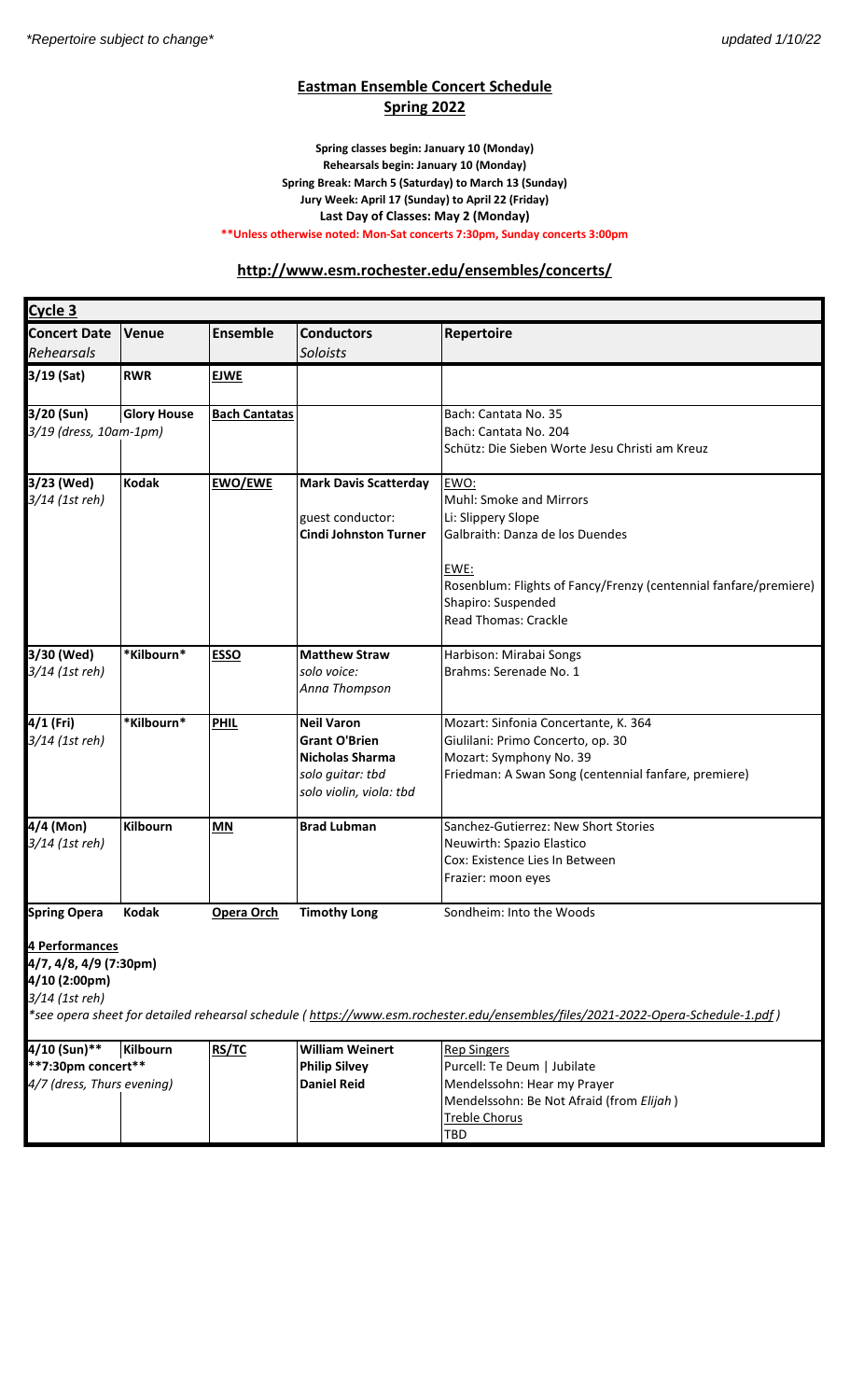# **Eastman Ensemble Concert Schedule Spring 2022**

#### **Spring Break: March 5 (Saturday) to March 13 (Sunday) Spring classes begin: January 10 (Monday) Rehearsals begin: January 10 (Monday) Jury Week: April 17 (Sunday) to April 22 (Friday) Last Day of Classes: May 2 (Monday) \*\*Unless otherwise noted: Mon-Sat concerts 7:30pm, Sunday concerts 3:00pm**

### **http://www.esm.rochester.edu/ensembles/concerts/**

| Cycle 4                                                                                                                                                                                                       |                                                       |                                                   |                                                                              |                                                                                                                                                                                                                                             |  |  |  |  |
|---------------------------------------------------------------------------------------------------------------------------------------------------------------------------------------------------------------|-------------------------------------------------------|---------------------------------------------------|------------------------------------------------------------------------------|---------------------------------------------------------------------------------------------------------------------------------------------------------------------------------------------------------------------------------------------|--|--|--|--|
| <b>Concert Date</b>                                                                                                                                                                                           | <b>Venue</b>                                          | <b>Ensemble</b>                                   | <b>Conductors</b>                                                            | Repertoire                                                                                                                                                                                                                                  |  |  |  |  |
| Rehearsals                                                                                                                                                                                                    |                                                       |                                                   | Soloists                                                                     |                                                                                                                                                                                                                                             |  |  |  |  |
| 4/13 (Wed)<br>4/1 (1st reh)                                                                                                                                                                                   | <b>Kodak</b>                                          | <b>EWO</b>                                        | <b>Mark Davis Scatterday</b>                                                 | Ko: tbd (centennial premiere, performed by Harmonie)<br>Rouse: Supplica<br>LoPresti: Elegy for a Young American<br>Tull: Sketches on a Tudor Psalm<br>Isaacson: An honor and a priviledge (centennial fanfare)<br>Tyzik: Three Latin Dances |  |  |  |  |
| 4/15 (Fri)<br>4/4 (1st reh)                                                                                                                                                                                   | <b>Kodak</b>                                          | <b>EWE</b>                                        | <b>Mark Davis Scatterday</b><br>guest conductor:<br><b>Donald Hunsberger</b> | Foulds/Southard: April-England<br>Hailstork: American Guernica<br>Williams/Hunsberger: Star Wars Trilogy<br>Ko: tbd (centennial premiere, performed by Harmonie)<br>Patterson: The Winds of Time (centennial premiere)                      |  |  |  |  |
| 4/27 (Wed)<br>4/4 (1st reh)<br>*4/24 (extra rehearsal, Sunday, 6-8pm)*<br>*4/26 (extra rehearsal, Tues, 7-9pm)*                                                                                               | <b>Kodak</b>                                          | <b>PHIL</b>                                       | <b>Neil Varon</b><br>guest vocal soloists:<br>Tony Arnold, William Sharp     | Liptak: New England Primer (centennial premiere)<br>Strauss: Ein Heldenleben                                                                                                                                                                |  |  |  |  |
| 4/26 (Tues)<br>4/27 (Wed)<br>4/29 (Fri)                                                                                                                                                                       | <b>Kilbourn</b><br><b>Kilbourn</b><br><b>Kilbourn</b> | <b>EJLB</b><br><b>EJWE</b><br><b>Chamber Jazz</b> | <b>Rich Thompson</b>                                                         |                                                                                                                                                                                                                                             |  |  |  |  |
| 4/29 (Fri)<br>4/1 (1st reh)<br>*4/26 (dress rehearsal, Tues evening, 7:30-10:00pm)<br>*4/28 (dress rehearsal, Thurs evening, 7:30-10:00pm)                                                                    | <b>Kodak</b>                                          | <b>ESSO/ERC</b>                                   | <b>William Weinert</b><br><b>Wenhao Mu</b>                                   | Danyew: Festival Music (centennial fanfare, premiere)<br>Mozart: Mass in C Minor, K. 427<br><b>Brahms: Schicksalslied</b><br>Dvorak: Te Deum                                                                                                |  |  |  |  |
| <b>May Opera</b>                                                                                                                                                                                              | A804 (tbd)                                            | Opera Orch                                        | <b>Wilson Southerland</b>                                                    | Bologne: L'Amant Anonyme                                                                                                                                                                                                                    |  |  |  |  |
| 2 Performances<br>4/30 (Sat, 7:30pm)<br>5/1 (Sun, 2:00pm)<br>4/4 (1st reh)<br>*see opera sheet for detailed rehearsal schedule (https://www.esm.rochester.edu/ensembles/files/2021-2022-Opera-Schedule-1.pdf) |                                                       |                                                   |                                                                              |                                                                                                                                                                                                                                             |  |  |  |  |
| $5/2$ (Mon)                                                                                                                                                                                                   | <b>Kodak</b>                                          | ELE                                               | <b>Bill Dobbins</b>                                                          |                                                                                                                                                                                                                                             |  |  |  |  |
| 5/2 (Mon)                                                                                                                                                                                                     | Kilbourn                                              | <b>Collegium</b>                                  | <b>Paul O'Dette</b><br><b>Christel Thielmann</b>                             |                                                                                                                                                                                                                                             |  |  |  |  |
| 4/29 (Fri)                                                                                                                                                                                                    | 120                                                   | PHIL/EWO/EWE                                      |                                                                              | <b>Composition Readings</b>                                                                                                                                                                                                                 |  |  |  |  |
| 5/2 (Mon)                                                                                                                                                                                                     | 120                                                   | ESSO/PHIL/EWO/EWE                                 |                                                                              | <b>Composition Readings</b>                                                                                                                                                                                                                 |  |  |  |  |